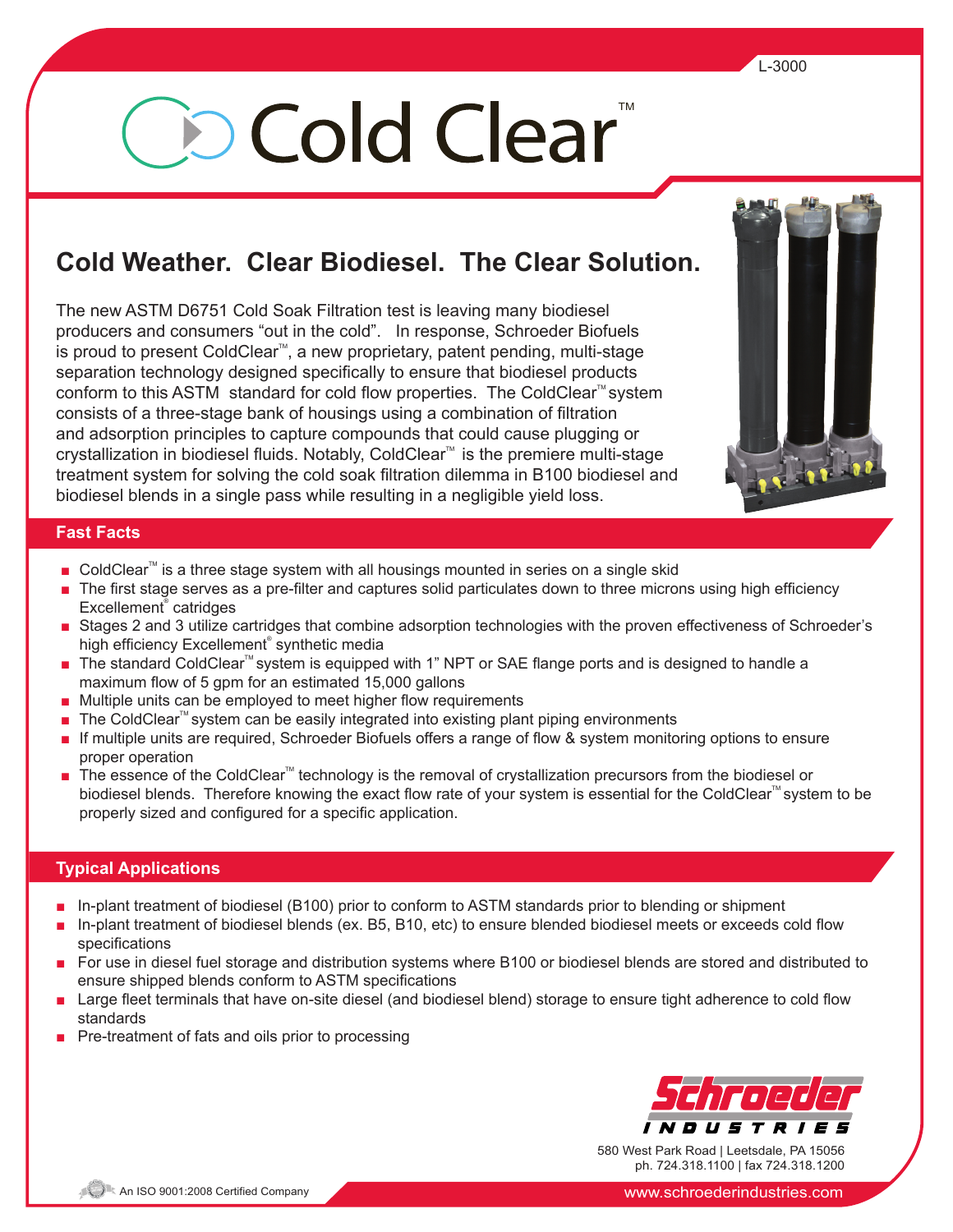

#### **How Efficient is ColdClearTM?**

Since biodiesel can be made from a variety of feedstock and processes, it is not possible to give a single efficiency rating. In October 2008, the cold soak filtration test was added to the ASTM standard in an attempt to assess a fuel's purity by measuring its fluidity in cold temperatures. The test consists of measuring the time in seconds required for cold soaked fuel to pass through a 0.7 micron patch. The chart below provides test results performed on a range of biodiesel samples based on feedstock and their resulting cold soak times per the ASTM procedures. Feedstocks tested include white grease, yellow grease, soy, chicken fat, food waste grease (referred to as "Fats" in the graph below), and purified bacon fat. The lower the number, the faster the fluid passed through the patch and the less likely the fuel will be adversely affected by cold temperatures. As is readily evident, ColdClear<sup>M</sup> dramatically reduces filtration times for every feedstock tested.



#### **Background Information: The Cold Flow Dilemma**

Fuel filter plugging both in the ASTM procedure and in the field has been researched significantly with a range of answers to the single question. Most producers and consumers assumed poor cold flow performance was due to feedstock issues, or even poor biodiesel quality. When data started coming in from biodiesel producers across the USA, the answer became even more confusing. A wide range of cold soak results were found for biodiesel samples from a wide range of feedstock and an even wider range of producers. Obviously, the cold flow problem was not just quality or feedstock dependent.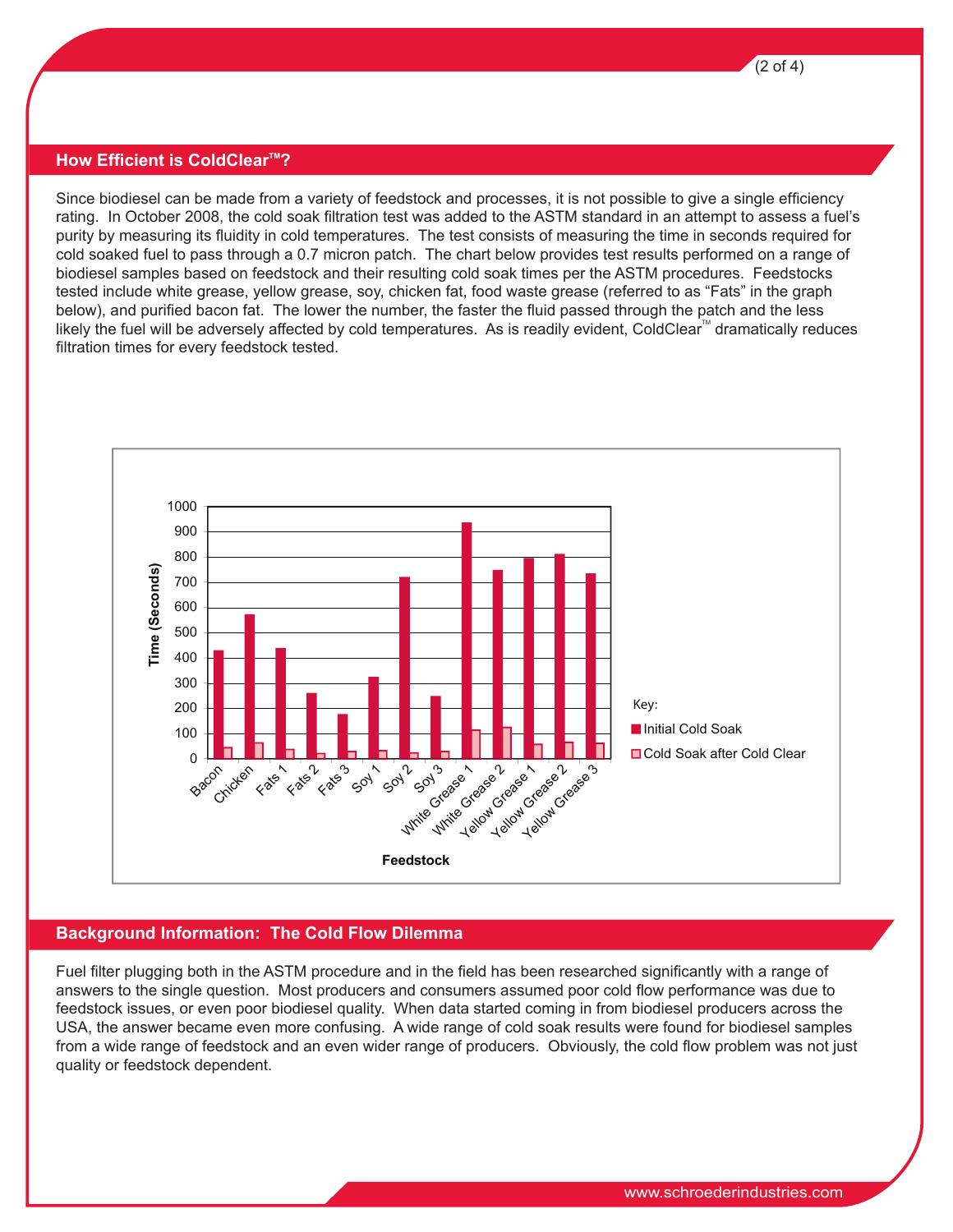

#### **Why Cold Soak Matters**

Cold flow problems can cripple entire fleets during winter months, as evidenced by widespread reports regarding plugged fuel filters, plugged tank filters and, in some instances, even gelling in storage situations. The new ASTM test is performance-based and designed to aid fleet managers in understanding the gelling potential of fuel during winter operation. Many researchers believed the key culprits were sterol glucosides and monoglycerides produced during the transesterification reaction. While these compounds were found to be in some samples, other biodiesel samples with low concentrations of these compounds were found to fail the cold soak test. In addition, many samples of biodiesel blends gathered due to plugging instances were found to have water and petroleum-based diesel contaminants on the filter.

### **Why ColdClear<sup>™</sup> is the Solution**

Schroeder Biofuels took this data into consideration in developing ColdClear<sup>™</sup>, a multi-stage filtration/adsorption system that ensures any potential factors that would initiate crystallization or plugging on the filter are dramatically reduced. By sequentially removing certain impurities that create a higher than normal likelihood of surface crystallization on the filter, our ColdClear™ technology ensures that your biodiesel can meet the ASTM specification for cold soak filtration. It also ensures that fleet customers are receiving the very highest quality biodiesel and will minimize system plugging quality issues. ColdClear<sup>™</sup> is effective for B100 and a range of diesel blends meaning that producers, distributors or even fleet consumers of biodiesel blends can use it.

The cartridges are disposable and easy to remove from the housings. Each housing holds three cartridges. The cartridges can be changed in minutes meaning very little downtime between production runs. Each bank of cartridges is rated to treat a fixed volume of B100 biodiesel, while biodiesel blends are scaled by the blend percentage.

All housings have the option for test points installed in the base, as shown in photo at the left below. The first housing can be equipped with a visual or electrical differential pressure indicator. Because differential pressure is not a relevant indicator of life for the cartridges in the latter two housings, an indicator is not offered for stage 2 & 3 h